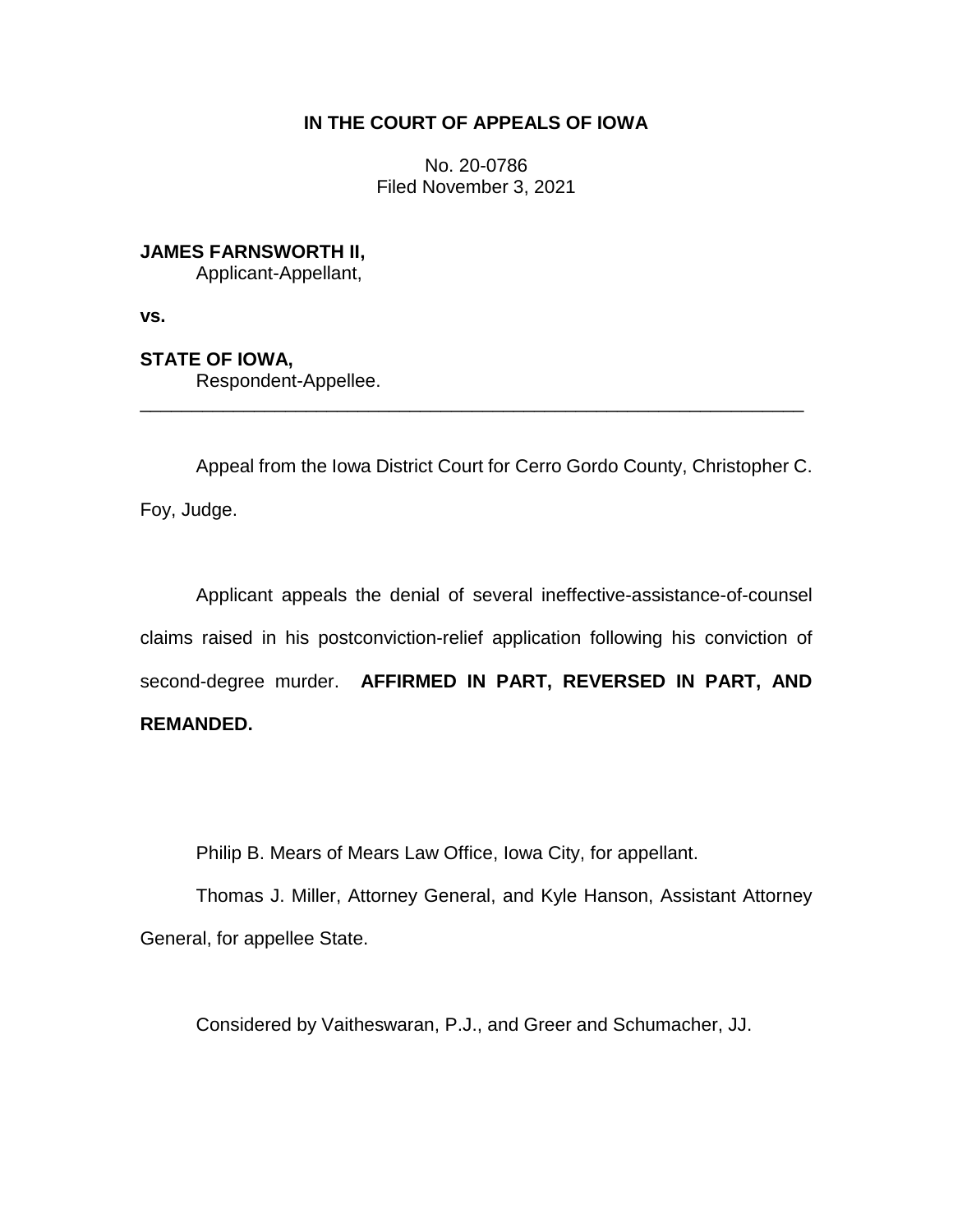#### **VAITHESWARAN, Presiding Judge.**

James Farnsworth II stabbed Ian Decker with a pocket knife in Mason City. Decker died. The State charged Farnsworth with first-degree murder. A jury found him guilty of second-degree murder. The court of appeals affirmed Farnsworth's conviction. *See State v*. *Farnsworth*, No. 13-0401, 2014 WL 2884732, at \*1 (Iowa Ct. App. June 25, 2014).

Farnsworth filed a postconviction-relief application, raising several ineffective-assistance-of-counsel claims. The district court denied the application following an evidentiary hearing. The court concluded Farnsworth failed to show that his trial attorney "breached an essential duty in representing him at trial or on direct appeal" and "failed to show that [counsel] could have or should have done anything different which would have changed the outcome of his case." *See Strickland v*. *Washington*, 466 U.S. 668, 687 (1984) (prescribing elements of ineffective-assistance claim). The court denied a motion for enlarged findings and conclusions. Farnsworth appealed.

# *I***.** *Failure to Retain Forensic Pathologist*

At trial, the State's chief medical examiner testified she performed an autopsy on Decker and "[t]he most significant wound" she discovered was "a stab wound to the left chest." She also discerned "a cutting wound on his left arm" and "a stab wound to the left thigh." She determined the manner of death was "[h]omicide" and the cause of death was a "[s]tab wound to the chest."

On cross-examination, Farnsworth's attorney asked the medical examiner if "the entry would have been more perpendicular as it related to the wound to the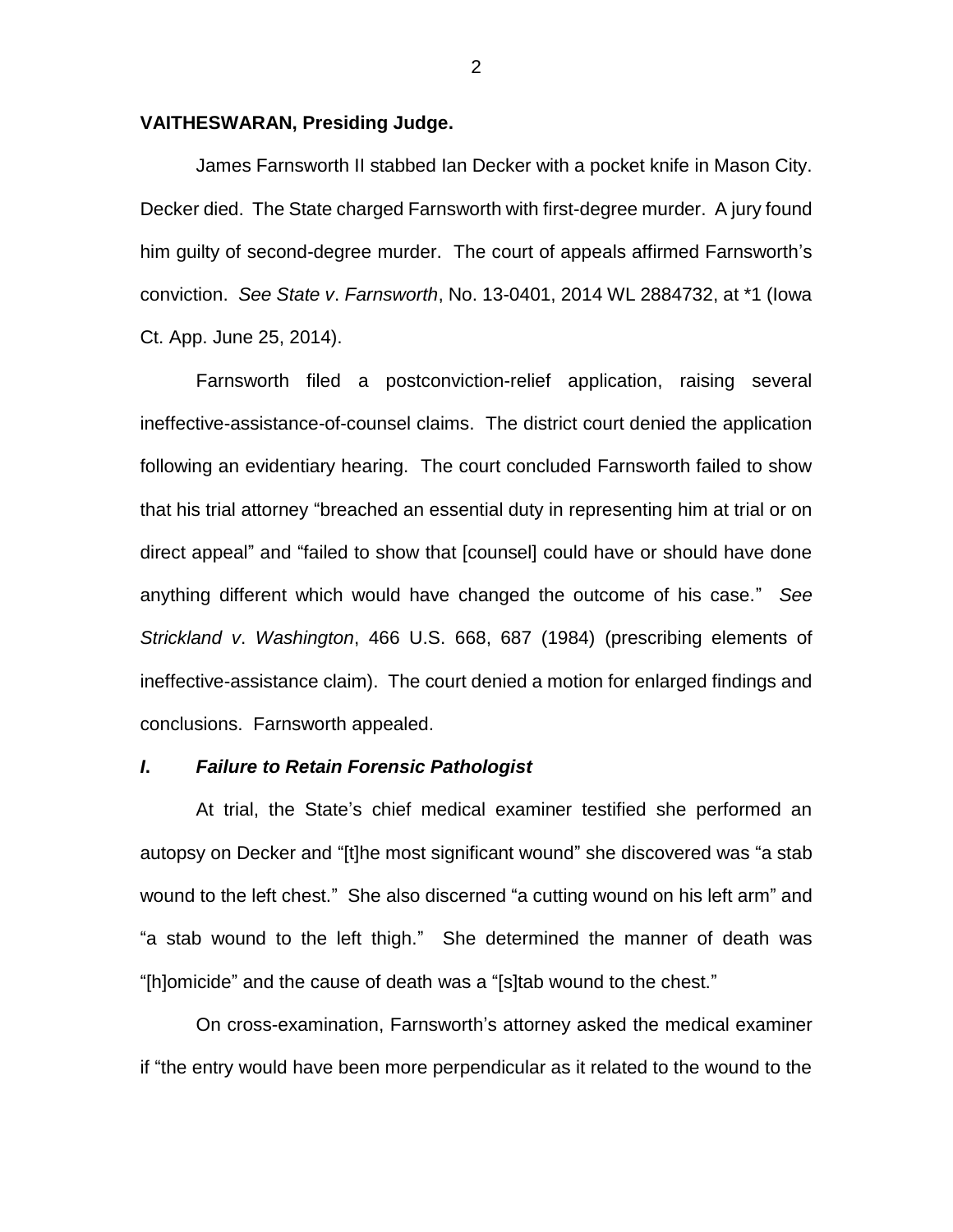chest." The medical examiner responded that neither the wound to the chest nor the wound to the thigh was "exactly perpendicular"; both had "a direction."

On redirect examination, the medical examiner agreed with the prosecutor that the chest wound "was slightly downward left to right." The prosecutor capitalized on this testimony during her closing argument. In an effort to undermine non-expert testimony placing Farnsworth low to the ground and below Decker immediately before the stabbing, she stated, "Here's [Decker's] chest, and it's a downward angle. You don't get that from being below someone. You get that from being at the same level, like the witnesses said, when they were both standing up, or both at the same level." She continued: "We have the direction of the wound showing that there is no way that [Farnsworth] was under [Decker] when he stabbed him in the chest because that could not—that would be an upward direction, not a downward direction."

At the postconviction-relief hearing, Farnsworth offered the report of a forensic pathologist who reviewed the medical examiner's autopsy report as well as other trial materials. After summarizing those materials, he opined, "The State was in error regarding its statements in closing. It is nearly impossible to infer relative positions of a victim and a person wielding a knife by virtue of directionality of a stab wound to the chest." The pathologist also opined "the left arm injury could have been sustained as Mr. Decker tried to block the stabbing knife that ultimately entered his chest," making him "the victim of only two stabbing thrusts rather than two stabbings and a separate slashing wound."

The postconviction court did "not read the report . . . to express any firm conclusions regarding the relative positions of Farnsworth and Decker at the time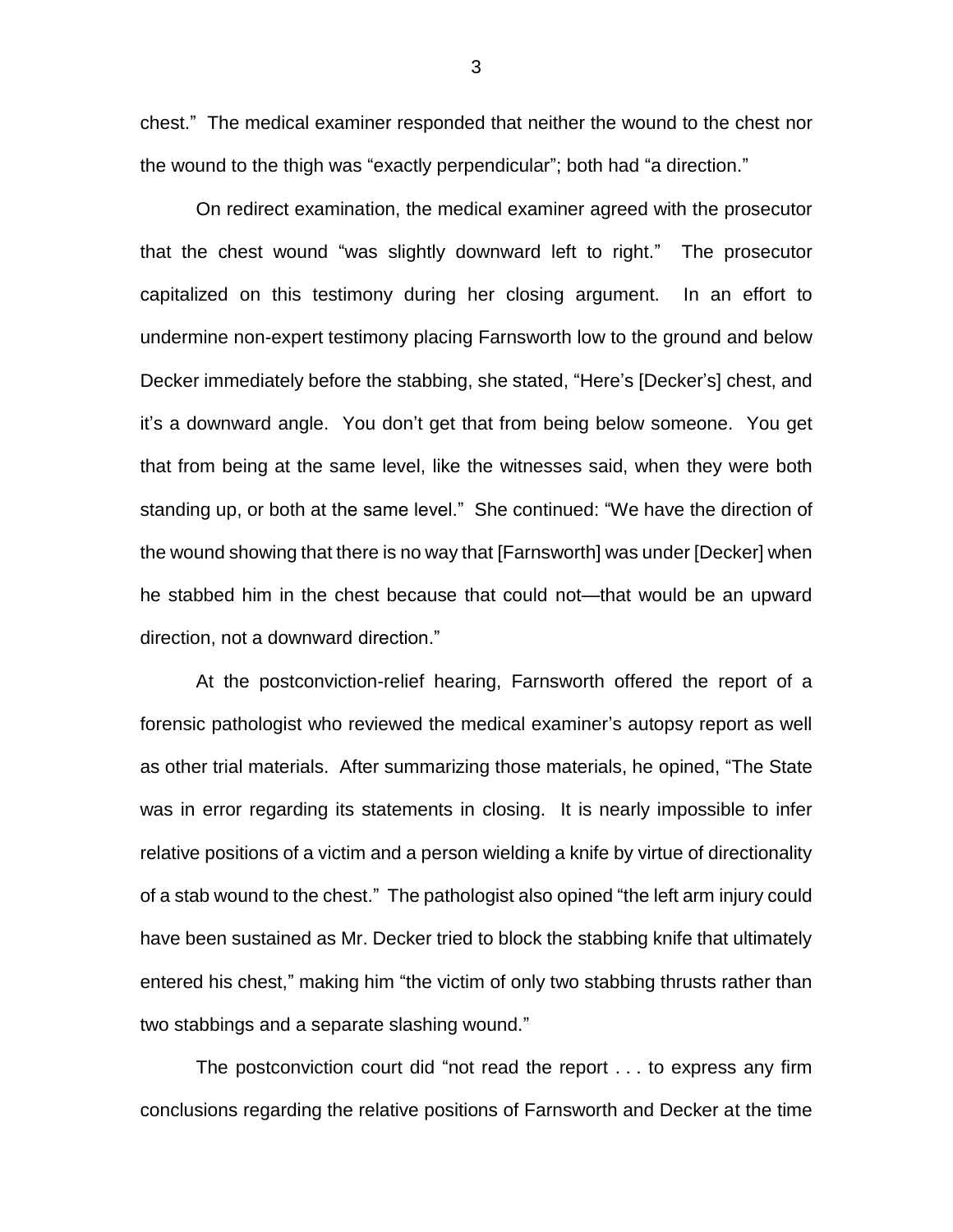the chest wound was inflicted." The court found the report did "not appear to shed much light on the relative positions of the combatants and would not have added much, if anything, to the evidence of justification [Farnsworth's trial attorney] was able to elicit from the witnesses for the State at trial." The court concluded Farnsworth failed to establish the breach of an essential duty or prejudice based on his trial attorney's failure to retain a forensic expert.

On appeal, Farnsworth argues his trial attorney opened the door to the medical examiner's "angle" testimony and the prosecutor's use of that testimony in her closing argument. He reprises his assertion that his trial attorney should have retained an expert pathologist to develop the following issues: "(1) What was the significance of the description of the fatal stab wound as 'downward'? (2) Were there 3 stabbing movements or just two?" In his view, "these issues were central to the defense of justification" and "went directly to whether [his] version of the fight was to be believed"—that he was actually underneath Decker and "threw the knife upwards" and "that the injury to the chest was actually a deflection."

Farnsworth relies on *Hernandez v*. *State*, No. 05-0051, 2005 WL 3115850, at \*1 (Iowa Ct. App. Nov. 23, 2005). There, a defendant convicted of homicide by vehicle asserted that his trial attorney was ineffective in failing to "retain an expert toxicologist to examine the blood alcohol testing procedures followed by the State in testing [his] blood sample after money was set aside for that purpose." *Hernandez*, 2005 WL 3115850, at \*1. The court of appeals agreed, concluding the defendant "was prejudiced." *Id.* at \*4. The court stated that there was "a strong probability" an expert would have "called into doubt the validity of the State's" blood alcohol concentration test. *Id*.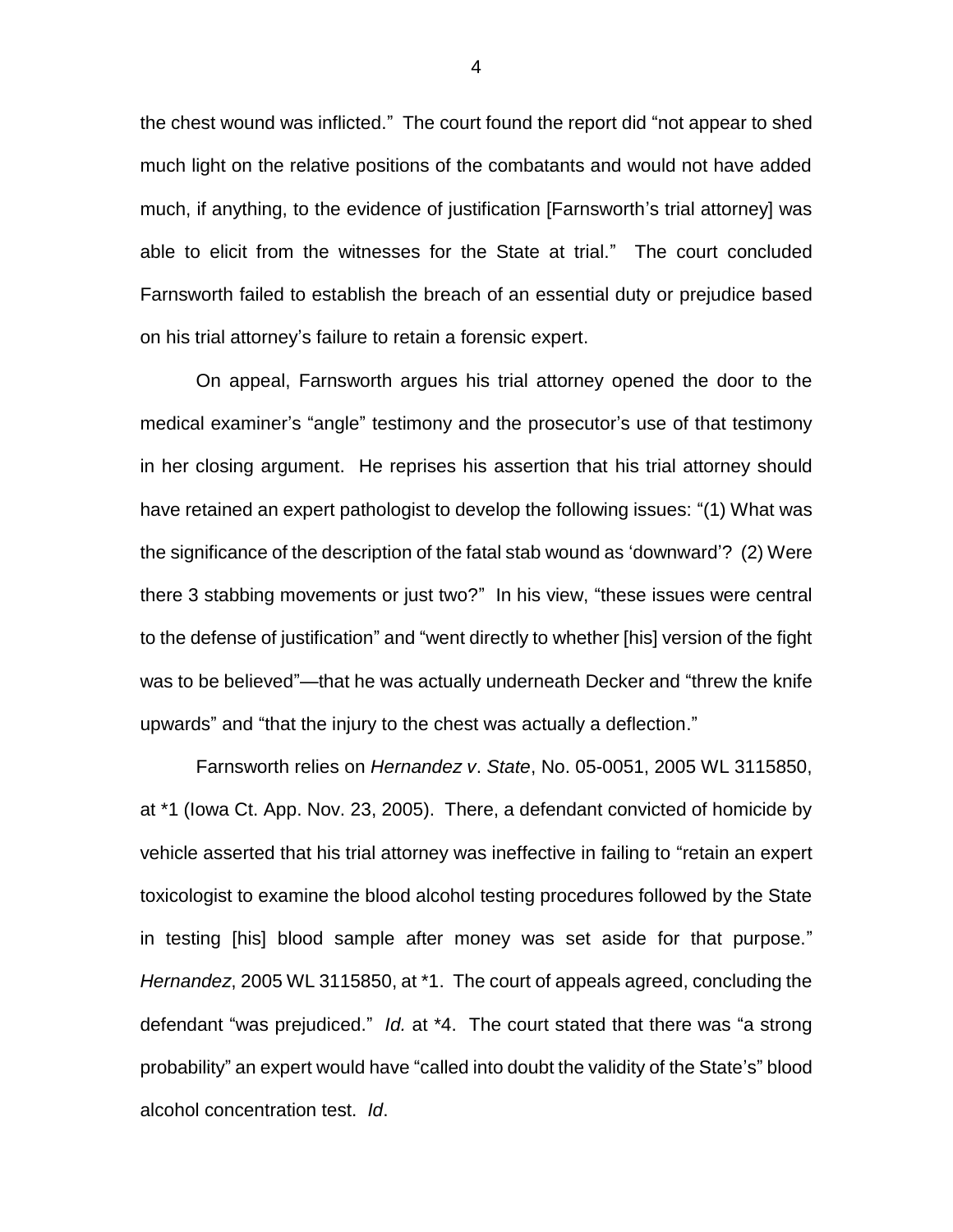This case is far different. The angle of the knife as it entered Decker was not "central to the defense of justification," as Farnsworth contends. Farnsworth concedes as much in connection with another argument—he correctly notes that the focus was on who started or continued the fight. The county attorney also did not believe "the angle" of the knife "was a huge issue." He "thought the bigger issue was who . . . approached who first and whether he . . . was able to stab the guy." And, as the postconviction court noted, the forensic pathologist had "no reason to question the autopsy findings and conclusions" and opined that "the determination of directionality of stab wounds often is somewhat subjective." As for the number of stab wounds, it matters little whether there were two or three; the key fact was that the stab wound to Decker's chest caused his death.

At the end of the day, whether to call an expert witness is a matter of trial strategy. *See Heaton v*. *State*, 420 N.W.2d 429, 432 (Iowa 1988). Farnsworth's trial attorney reasonably could have decided that an equivocal opinion such as the one given by the pathologist at the postconviction proceeding would have bolstered the state medical examiner's testimony and undermined the testimony of the non-expert witnesses who described Farnsworth's position relative to Decker's. *See Babcock v*. *State*, No. 19-1035, 2021 WL 603229, at \*3–4 (Iowa Ct. App. Jan. 21, 2021) (stating defendant failed to show a defense expert "would have helped him in his murder trial"); *Dawson v*. *State*, No. 17-1679, 2019 WL 1940727, at \*5 (Iowa Ct. App. May 1, 2019) (concluding defendant was not prejudiced by counsel's failure to call an expert pathologist to opine on how aggressive a fight was). On our de novo review, we agree with the district court that Farnsworth's attorney was not ineffective in failing to call an expert witness at trial.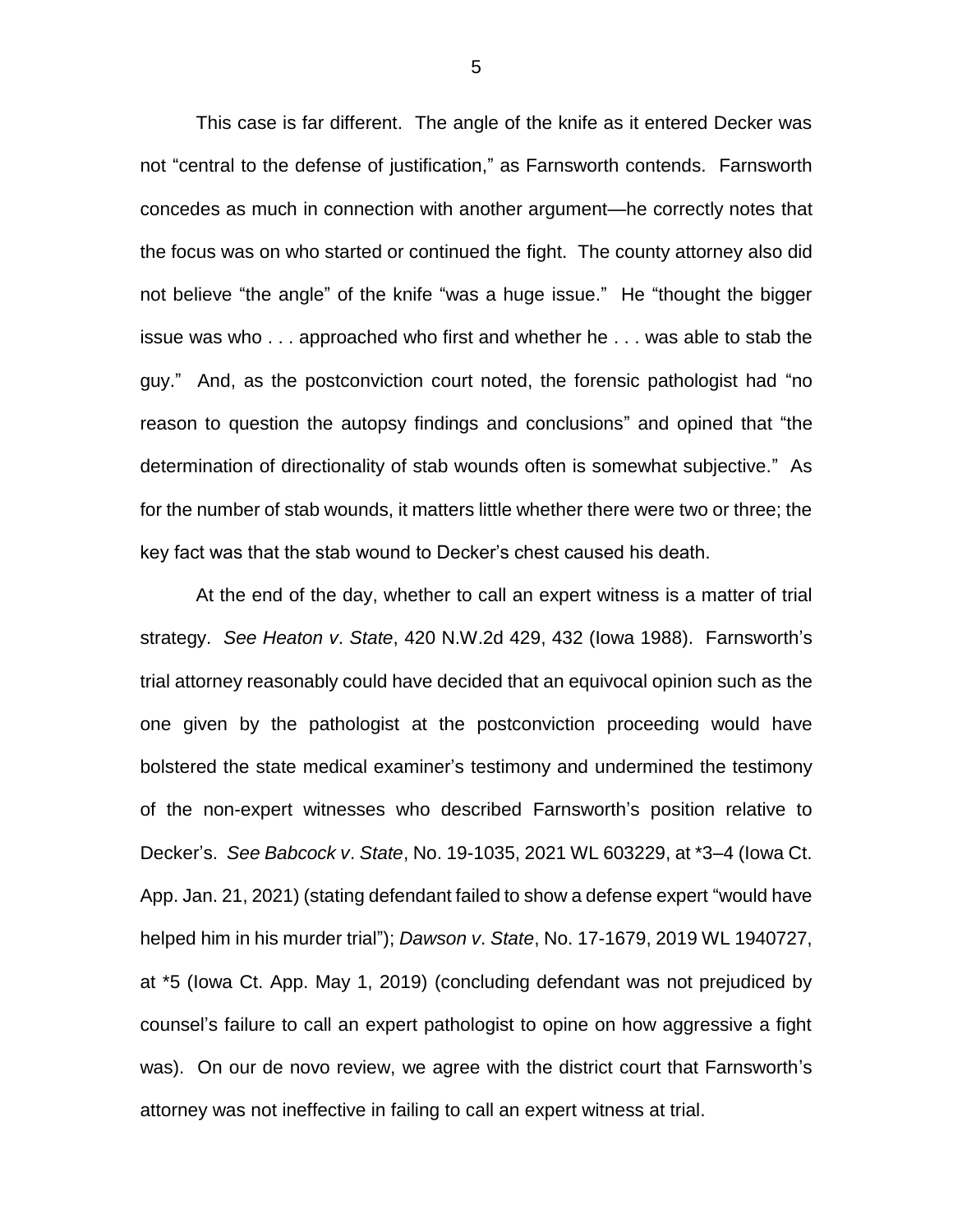# *II. Failure to State Standard of Proof*

Farnsworth next contends his trial attorney "in his closing argument failed to mention the standard of proof" and this "omission has to be below the level of competent counsel." Farnsworth concedes he was unable "to find any case where counsel was declared ineffective for failing to mention or discuss the standard of proof, that is 'beyond a reasonable doubt.'" His concession together with a jury instruction on the applicable burden of proof are dispositive. Also telling is the jury's rejection of the State's case for first-degree murder, notwithstanding counsel's failure to mention the burden of proof. We agree with the postconviction court that Farnsworth failed to show counsel "breached any duty, let alone an essential duty" and did not show "he was prejudiced by the closing argument made by" counsel.

## *III. Failure to Challenge Sufficiency of the Evidence on Justification*

Farnsworth argues his trial attorney was ineffective in failing to challenge "the sufficiency of the evidence that [he] [] initiated the fatal conflict either at trial or on appeal." But, as the State notes, his attorney did challenge the sufficiency of the evidence on this issue. Counsel stated:

[T]he State has not proven, given that every witness that testified on behalf of the State, indicated that Ian Decker initiated the action, commenced the first blows. And that every witness produced by the State indicated that Mr. Farnsworth absorbed those blows and was below Mr. Decker. That the State has not proved, as they are required to do, that the defendant was not justified.

The trial court found there was "sufficient evidence to submit the case to a jury in regard to all of the elements and in regard to the defense." That there was. The court of appeals summarized the evidence in the prior opinion. *Farnsworth*,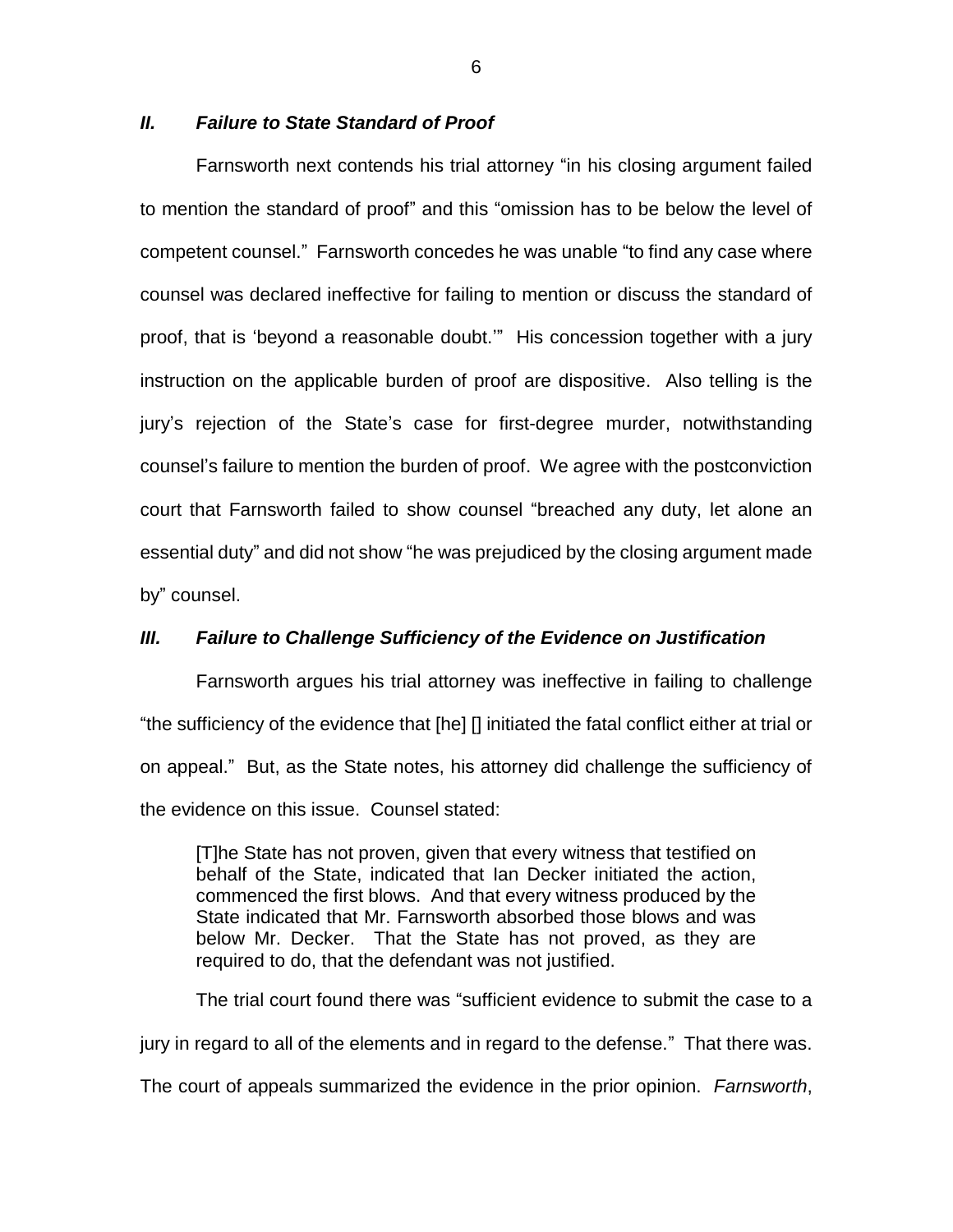2014 WL 2884732, at \*1–2. The court pointed out Farnsworth punched his girlfriend at a bar after she received a text from her ex-boyfriend Decker, waited for her outside the bar, proceeded to an apartment where his girlfriend and others were headed, left the apartment but returned, and continued a fight initiated by Decker, that ultimately resulted in the stabbing. *Id*.

The jury reasonably could have found the State proved Farnsworth "continued the incident which resulted in injury or death," an element contained in the justification instruction. As the postconviction court stated, "Farnsworth had several opportunities to avoid the fatal fight with Decker but each time he made choices and took actions which continued the tension and ill will that was building up." On our de novo review, we conclude counsel could not have breached an essential duty because he raised a challenge to the sufficiency of the evidence supporting justification but, in any event, Farnsworth was not prejudiced. *See State v*. *Bowers*, No. 18-1827, 2020 WL 1310290, at \*2 (Iowa Ct. App. Mar. 18, 2020) (concluding the defendant could not "show he was prejudiced by counsel's omission [of the justification defense] when moving for judgment of acquittal because the State presented ample evidence to counteract his justification defense"); *Weatherspoon v*. *State*, No. 03-0498, 2005 WL 723882, at \*2 (Iowa Ct. App. Mar. 31, 2005) (finding no prejudice where "[t]he evidence overwhelmingly demonstrate[d] that even though [someone else] was the first aggressor, [the defendant] defended himself with an unreasonable amount of force, thereby negating any reliance on self-defense as justification for his actions").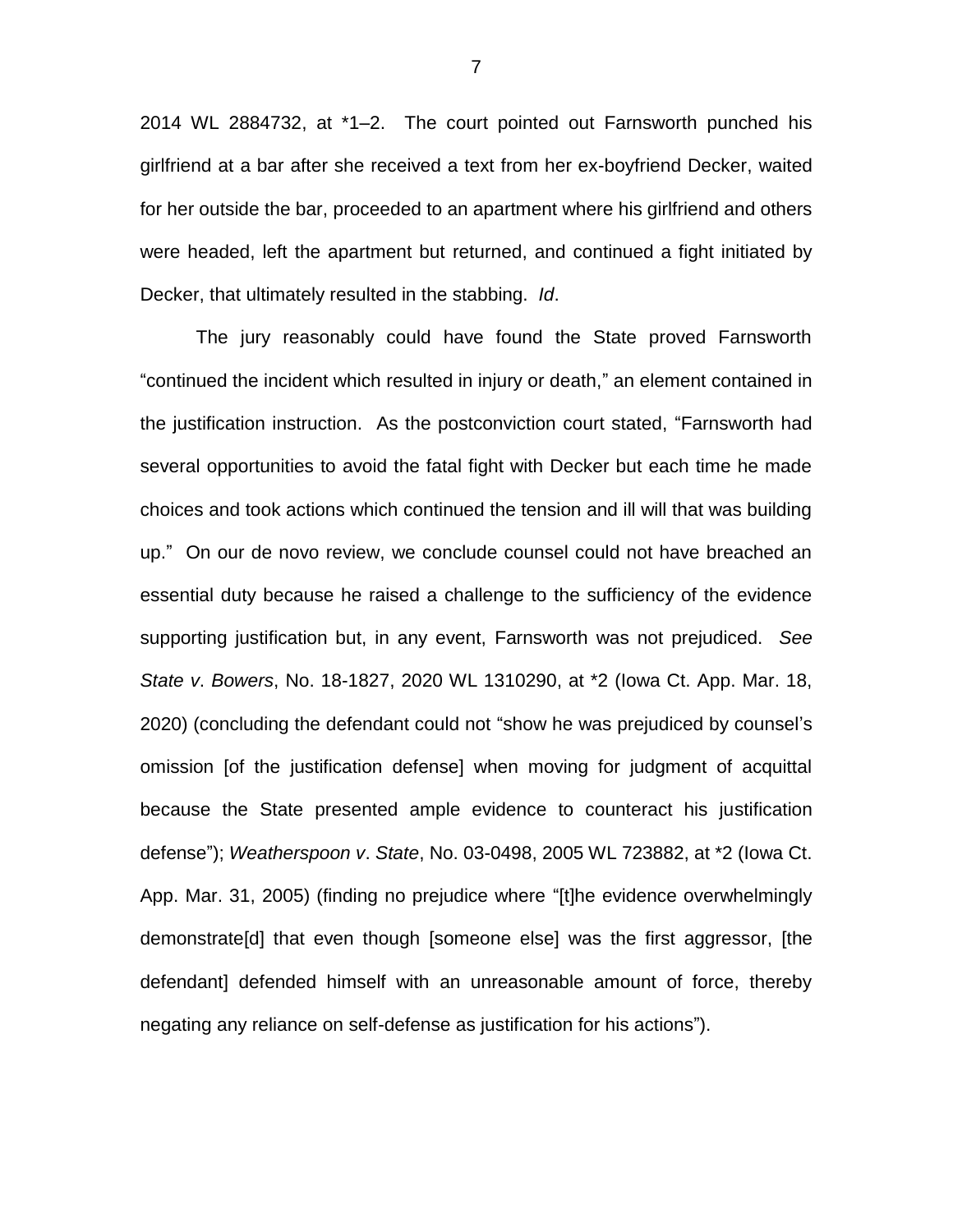# *IV. Other Ineffective-Assistance-of-Counsel Claims*

Farnsworth argues "[t]here are many [other] instances where the performance of [trial counsel] dropped below the standard of reasonably competent counsel." He specifically contends (A) counsel should never have taken the case because of his inexperience in handling felony jury trials and because of a claimed conflict of interest; (B) counsel did not move to sequester witnesses; (C) counsel failed to tell his client about a plea offer; (D) counsel failed to object when the prosecutor told the jurors they did not have to be unanimous on the justification defense; (E) counsel failed to properly question the state medical examiner; (F) counsel failed to refer to the downward angle of the fatal stab wound in closing argument; (G) counsel was ineffective on appeal; and (H) counsel mishandled the original bond conditions and failed to appeal the forfeiture provisions contained in the sentencing order. He contends "[a]ll the claims of ineffective counsel cumulatively establish the necessary prejudice."

#### *A. Inexperience of Counsel/Conflict of Interest*

Farnsworth argues, "The breach of duty started when [counsel] took the case, a first degree murder case, that he was not competent to handle."He cites the postconviction testimony of the attorney's legal assistant, who stated the attorney quoted a high retainer because he really did not want to take the case. The testimony provides little support for the inexperience claim given the legal assistant's concession that Farnsworth's attorney might have just had "a lot on [his] plate and this would be a lot more."

Farnsworth also cites evidence of his attorney's misappropriation of assets and other "misdeeds." We agree with the postconviction court that Farnsworth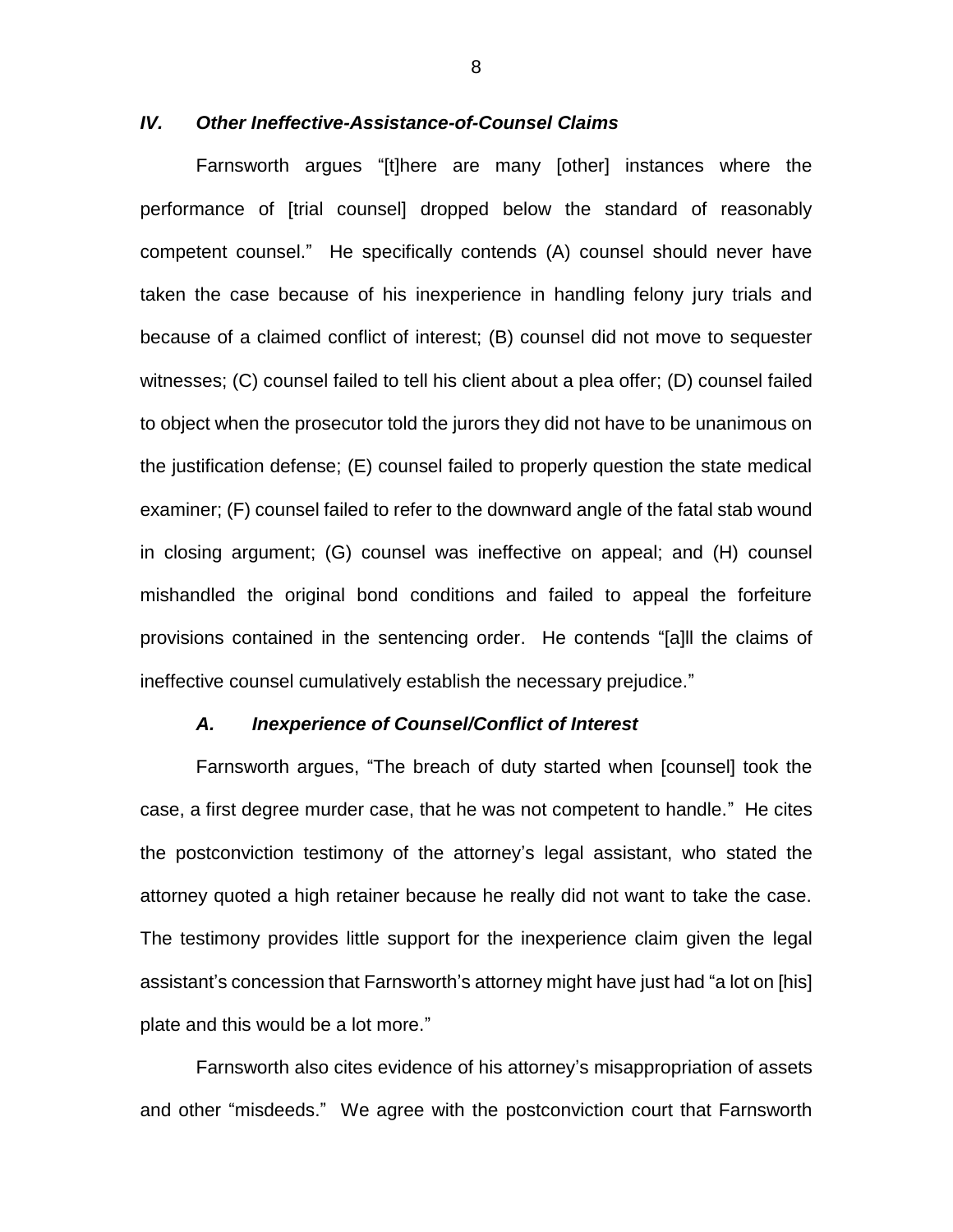failed to tie those misdeeds to the representation in his case.Counsel's role in securing a verdict for the lesser offense of second-degree murder also weakens his claim of incompetence. We conclude counsel was not ineffective in taking Farnsworth's first-degree murder case.

We turn to the claimed conflict of interest. Farnsworth contends his attorney "should never have taken the case involving a serious crime in Mason City" because "[h]is firm represented the Mason City Police Department." Farnsworth was required to prove the firm's representation of the city posed an actual conflict of interest. *See State v*. *Watson*, 620 N.W.2d 233, 238 (Iowa 2000); *see also State v*. *Vaughan*, 859 N.W.2d 492, 500 (Iowa 2015) ("When neither the defendant nor his or her attorney raises the conflict of interest, the defendant is required to show an adverse effect on counsel's performance to warrant reversal, even if the trial court should have known about the conflict and failed to inquire."). He failed to make that showing. As the postconviction court stated:

There is nothing in the record before the Court to show that [counsel] or his law firm ever represented any of the police officers whom the State called as trial witnesses against Farnsworth, whether in their individual capacity or as members of the Mason City Police Department, in any other lawsuits or legal matters. Further, there is nothing in the record in this case to show that any of the police officers whom the State called as trial witnesses against Farnsworth played any role or had any involvement in the cases where [counsel] or his law firm served as counsel for the City of Mason City.

*See Dewberry v*. *State*, No. 14-1198, 2015 WL 7567514, at \*5 (Iowa Ct. App. Nov. 25, 2015).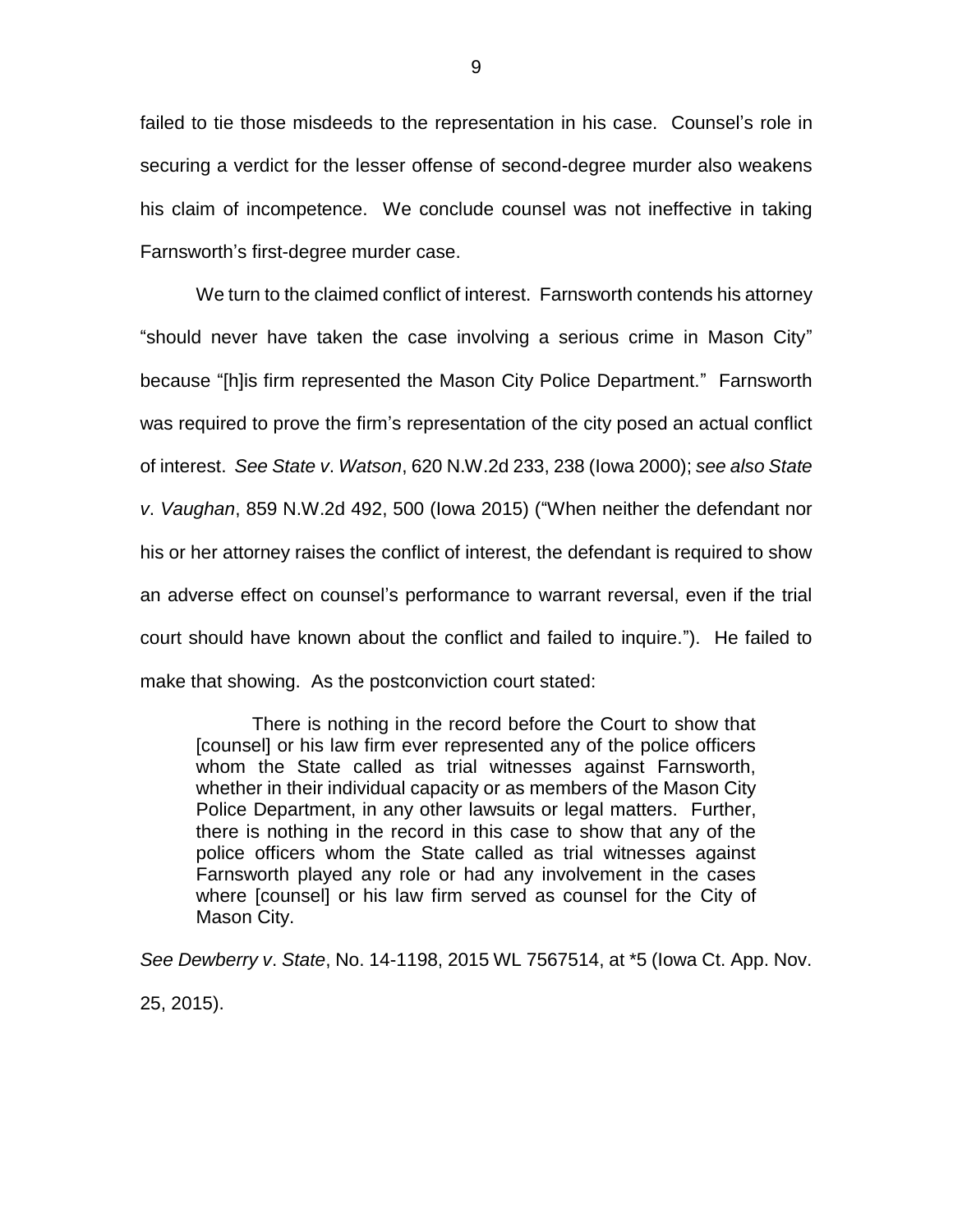## *B. Sequestering of Witnesses*

"Courts have long recognized the practice of excluding witnesses as a means of preventing a witness from shaping his testimony to confirm with that of earlier witnesses." *State v*. *Sharkey*, 311 N.W.2d 68, 70 (Iowa 1981). Farnsworth argues "[t]here was no order on the record requiring sequestering of witnesses."

The record on whether witnesses were sequestered was conflicting. At the postconviction hearing, Farnsworth testified he "looked back . . . where all the people could sit . . . [and] saw some of the witnesses before they had testified." His brother similarly testified to seeing witnesses in the courtroom before they testified. The county attorney, in contrast, stated it was "standard protocol" to sequester witnesses and "we did that in this case." The attorney who prosecuted the case similarly testified witnesses sat and waited in a different room and "would have to be brought in from that room." She recalled discussing the issue with a witness and testified, "I know that they were sequestered because otherwise there would be no reason to keep [that witness] out." The victim-witness coordinator testified, "[W]e made arrangements with the Sheriff's Department of where the witnesses would be stationed until they went into court to testify." She said, "[W]e also spoke with them as far as not talking about the case or any testimony when they testified."

Even if a court could have found the testimony of Farnsworth and his brother more credible than the testimony of the State witnesses, the State correctly points to an absence of "proof that any of the State's witnesses changed their testimony or were otherwise influenced by anything someone else said in the courtroom."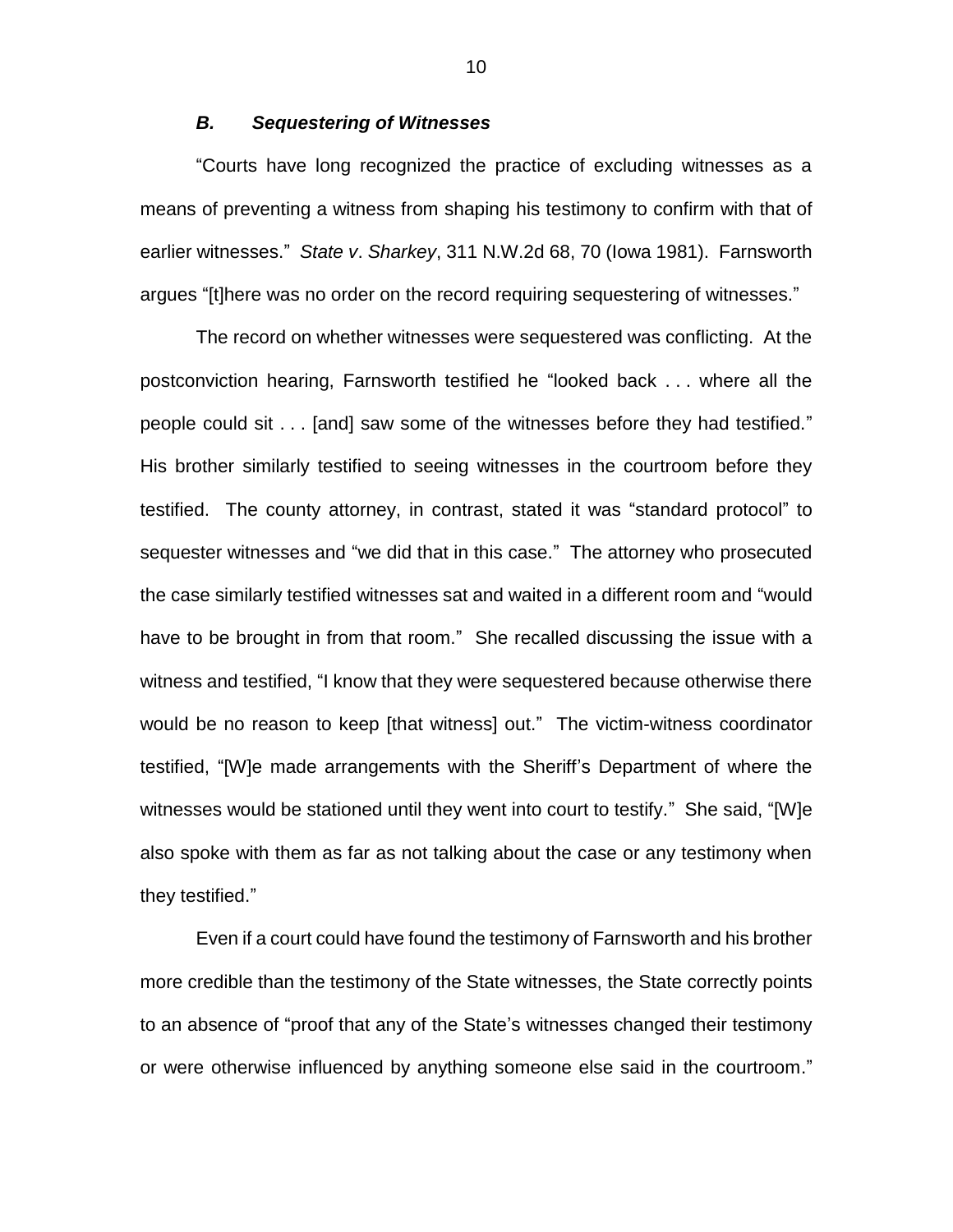Farnsworth failed to prove he was prejudiced by any failure to follow the sequestration protocols.

# *C. Plea Offer*

Farnsworth contends his attorney "did not tell [him] about a plea offer." At the same time, he concedes his attorney told him the prosecutor would not offer anything less than second-degree murder and a plea of that nature would be unacceptable to Farnsworth or his family. In Farnsworth's words, "[I]t was nothing that we pursued after that."

The county attorney confirmed telling defense counsel "murder two was as low as [he] could go." In the prosecutor's words defense counsel responded, "[H]is client would not plead guilty to a murder two, so that pretty much ended discussions." Counsel could not have breached an essential duty in failing to convey a plea Farnsworth categorically ruled out. In any event, the jury returned a verdict for second-degree murder. Accordingly, Farnsworth could not establish he was prejudiced by any failure to convey any plea offer of second-degree murder.

## *D. Non-unanimous Jury in Deciding Justification Defense*

Farnsworth argues his attorney "did not object when the prosecutor told the jury how they did not have to [be] unanimous [in deciding the justification defense]." But he also concedes, "In all likelihood, the statement by the Prosecutor to the jury during closing arguments regarding unanimity was a correct statement in the law." If the prosecutor's statement of the law was correct, Farnsworth's attorney could not have breached an essential duty in failing to challenge it.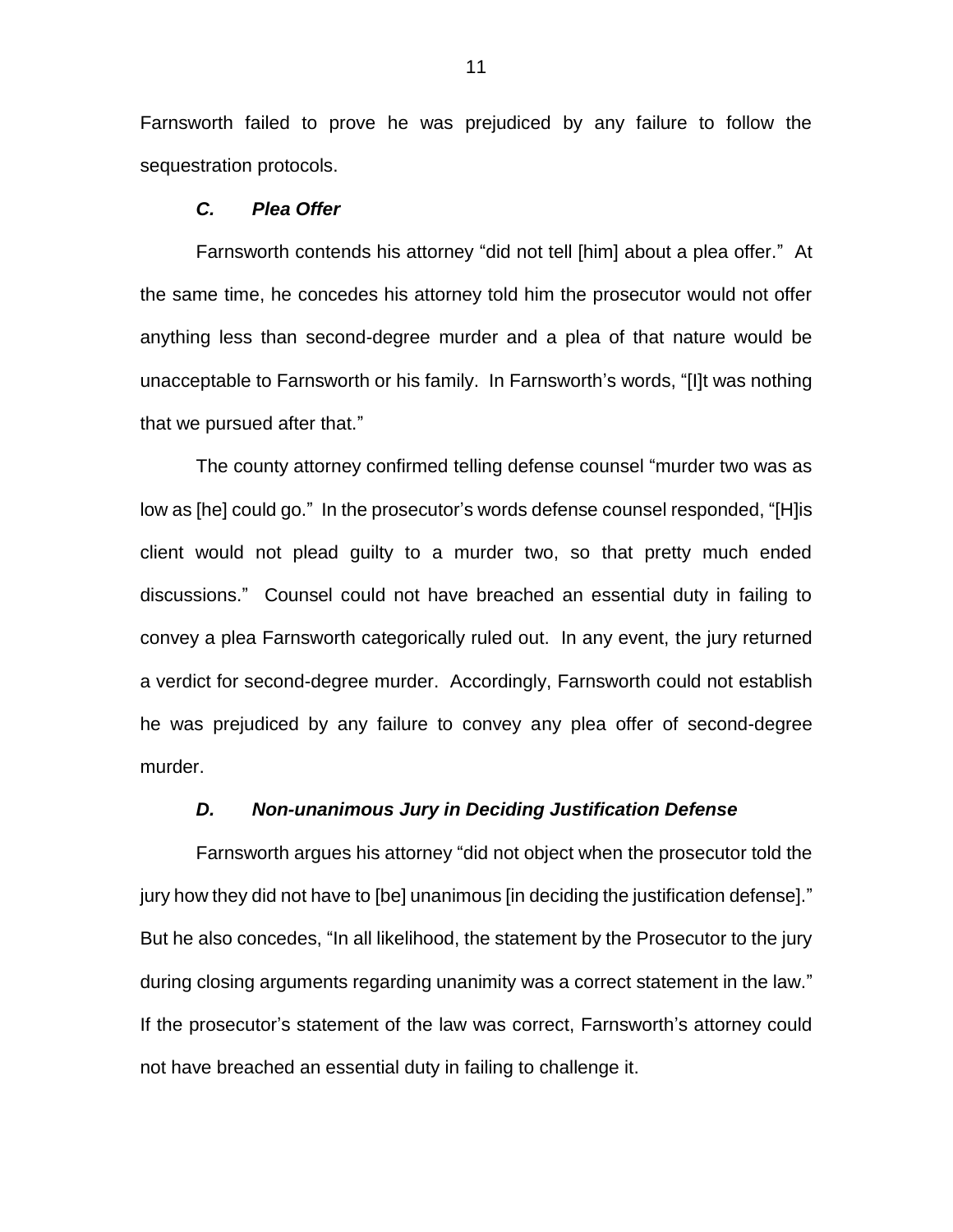# *E. Cross-Examination*

Farnsworth contends his attorney "was ineffective in his examination of" the state medical examiner by "allowing the evidence that the fatal wound occurred in a downward direction." We discussed the issue in Part I. We reiterate the angle of the knife as it entered the chest was of scant importance in establishing the cause of death. The key fact was the knife's penetration into Decker's heart. Farnsworth failed to establish he was prejudiced by his attorney's questioning of the medical examiner.

## *F. Angle of Fatal Stab Wound*

Farnsworth contends his attorney "was ineffective by failing to make any argument in closing regarding the downward angle of the fatal blow." We have already discussed the minimal relevance of the testimony. In addition, the jury received an instruction stating closing arguments were not evidence, a rule Farnsworth's attorney highlighted in his closing argument. He told the jury more than once not to accept the prosecutor's version of events. He highlighted Decker's role as "the aggressor"; Decker's "initiat[ion of] the contact"; Decker's act of "forc[ing] [Farnsworth] to the ground after striking him about the face and head"; and Decker's infliction of "multiple blows." He underscored the fact that "Farnsworth went to the ground" and "Decker was crouched above him before the stabbing took place." He summed up as follows: "[Farnsworth] on his knees, Ian Decker above him, he reacted. And as such, he's entitled [to] your consideration of self-defense." In short, counsel tackled the justification defense, asked the jury to discount the prosecutor's version, and succinctly summarized the facts supporting a finding of justification. Counsel did not breach an essential duty in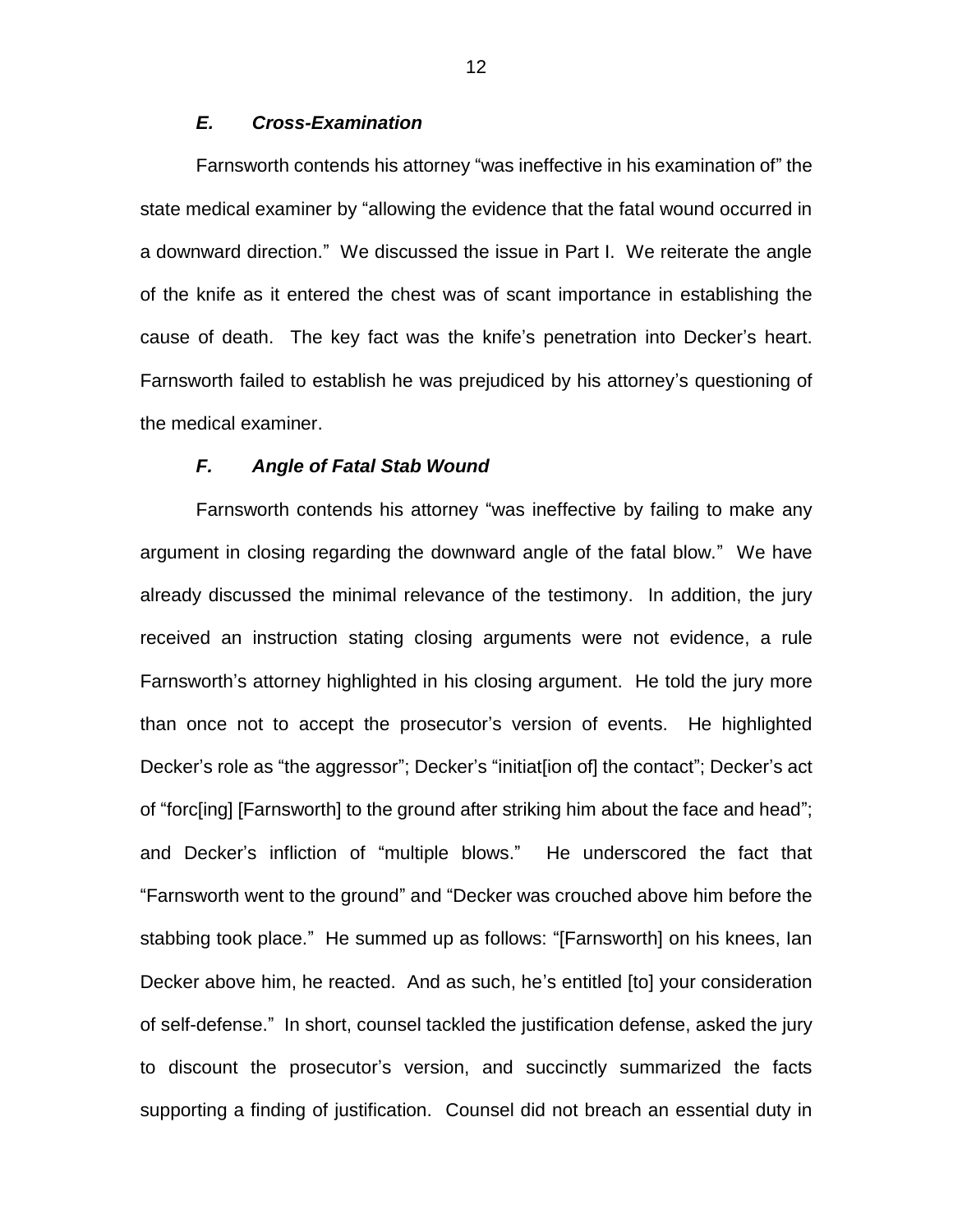failing to counter the prosecutor's statements regarding the angle of the knife, and the omission was non-prejudicial.

## *G. Ineffective Appellate Counsel*

Farnsworth contends counsel "was ineffective on appeal in quite a number of ways." He notes that counsel "messed up the combined certificate by identifying the appeal as from a guilty plea" and "failed to follow proper procedure" by omitting "the required section about preservation of error." As the State points out, "these delays in submitting the proof brief did not harm Farnsworth—his appeal continued through the adjudicatory process, including oral argument, a decision by the Court of Appeals, and denial of further review by the Supreme Court." Farnsworth failed to establish that he was prejudiced by counsel's omissions.

#### *H. Mishandling of Appearance Bond*

Farnsworth was "[h]eld for bond in the amount of: \$100,000." A provision requiring cash bail was crossed out. Counsel made a request for bond review. Following a hearing, the district court amended the bail requirements to permit release from custody "only upon the posting of bond in the amount of \$200,000 cash only," with "[a]t least \$50,000 of this cash bond" to "be posted in" Farnsworth's name only. "The remainder (up to \$150,000) of cash bond" could be "posted by surety." A \$150,000 bond was posted by surety and Farnsworth deposited \$50,000 cash in his name with the clerk of court. The \$50,000 cash appearance bond contained language authorizing the clerk of court to use the "bail bond to "pay all fines, surcharges, [costs] and victim restitution that" may be ordered by the court. The \$150,000 bond posted by the surety did not contain the same language.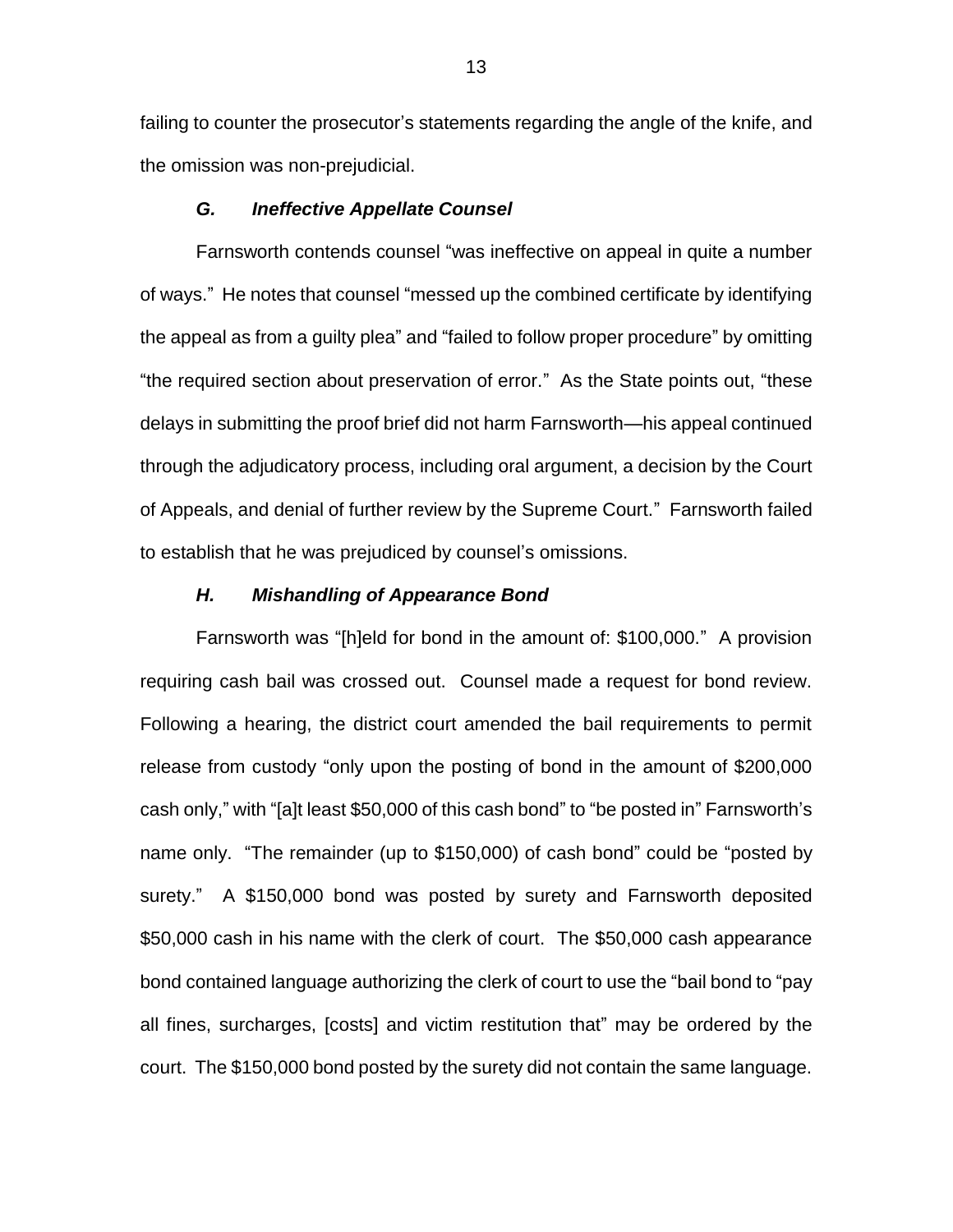After the jury found Farnsworth guilty, the sentencing order required him to pay \$150,000 in pecuniary damages to Decker's heirs and \$14,972 of restitution to the Crime Victim Assistance program. The court later released and exonerated the surety bond. The court expressed an intent to forfeit the \$50,000 cash bond "for application toward victim restitution . . . [i]n the absence of a written objection by either party." Farnsworth's attorney lodged no objection and the court forfeited the bond. The restitution plan provided for \$164,972 in restitution, applied the \$50,000 cash bond to that sum, and stated \$114,972 was "due."

Farnsworth contends his attorney mishandled his appearance bond. In his view, counsel should have left the original bond of \$100,000 alone. As a result of his requested bond review, he argues the bond was doubled and Farnsworth was required to post \$50,000. He also argues, "This was clearly intended to create a fund out of which statutory restitution could be paid in the event of the conviction." Farnsworth concedes his attorney "told the family this was illegal for restitution to be part of the consideration of bond" but argues he "did not do anything about it."

We need not address whether counsel breached an essential duty in seeking bond review. The operative omission with respect to the bond was counsel's failure to object to the court's application of the cash portion to Farnsworth's restitution obligation. *See State v*. *Letscher*, 888 N.W.2d 880, 885, 887 (Iowa 2016) ("No statutory sentencing provision exists in Iowa to authorize a court to forfeit bail. . . . The disposition of pretrial bail money is not an authorized part of sentencing, and therefore, a sentencing court is without statutory authority to forfeit bail as a part of a sentence. Action taken against bail must comply with the statutory terms and conditions."). Although the State correctly notes *Letscher*